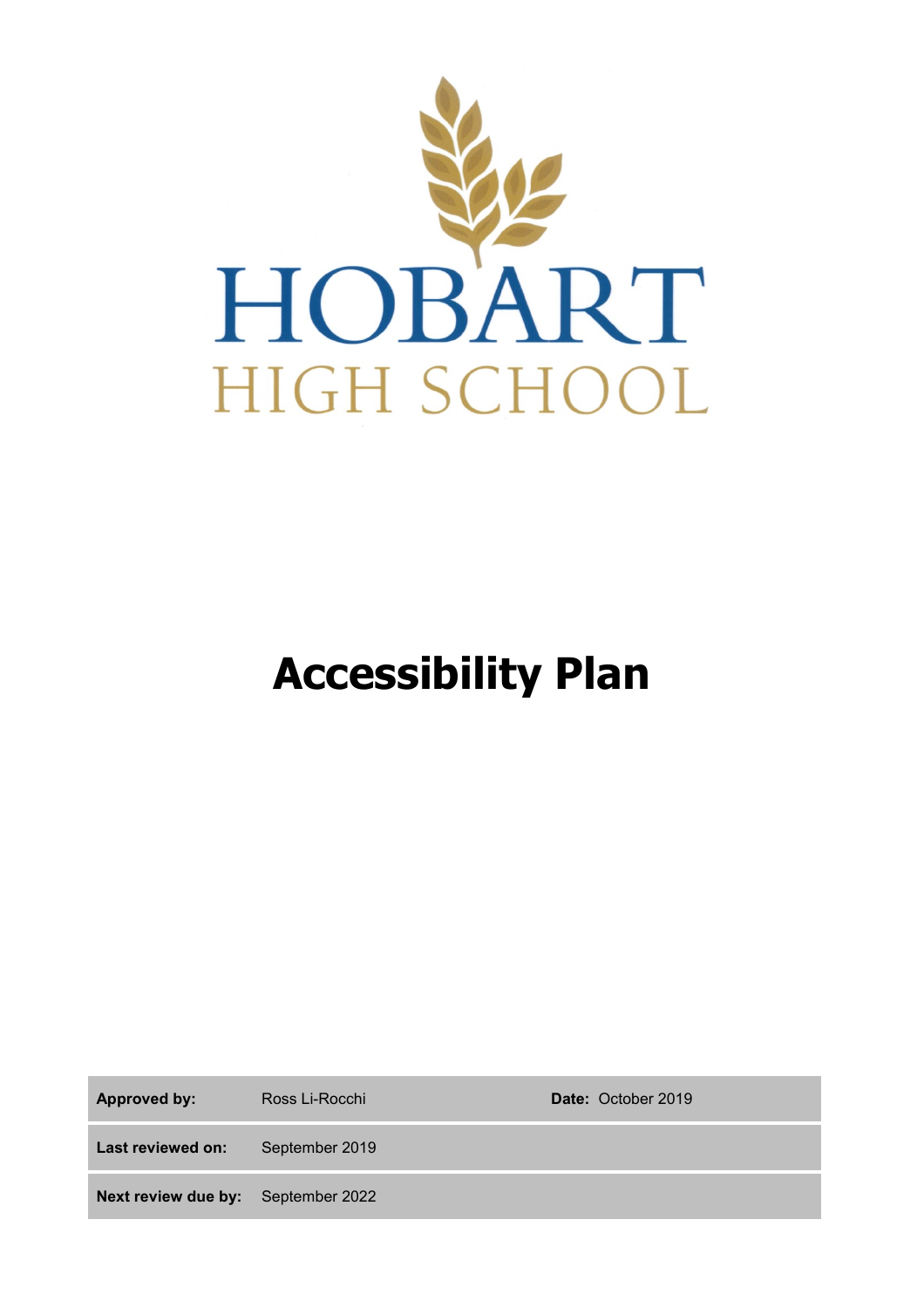### **Contents**

### **1. Aims**

Schools are required under the Equality Act 2010 to have an accessibility plan. The purpose of the plan is to:

- Increase the extent to which disabled pupils can participate in the curriculum
- Improve the physical environment of the school to enable disabled pupils to take better advantage of education, benefits, facilities and services provided
- Improve the availability of accessible information to disabled pupils

Our school aims to treat all its pupils fairly and with respect. This involves providing access and opportunities.

This plan will be made available online on the school website, and paper copies are available upon request. Our school is also committed to ensuring staff are trained in equality issues with reference to the Equality Act 2010, including understanding disability issues.

The school supports any available partnerships to develop and implement the plan.

Our school's complaints procedure covers the accessibility plan. If you have any concerns relating to accessibility in school, this procedure sets out the process for raising these concerns.

We have included a range of stakeholders in the development of this accessibility plan. This will be reviewed and monitored as required.

### **2. Legislation and guidance**

This document meets the requirements of [schedule 10 of the Equality Act 2010](http://www.legislation.gov.uk/ukpga/2010/15/schedule/10) and the Department for Education (DfE) [guidance for schools on the Equality Act 2010.](https://www.gov.uk/government/publications/equality-act-2010-advice-for-schools)

The Equality Act 2010 defines an individual as disabled if he or she has a physical or mental impairment that has a 'substantial' and 'long-term' adverse effect on his or her ability to undertake normal day to day activities.

Under the [Special Educational Needs and Disability \(SEND\) Code of Practice](https://www.gov.uk/government/publications/send-code-of-practice-0-to-25), 'long-term' is defined as 'a year or more' and 'substantial' is defined as 'more than minor or trivial'. The definition includes sensory impairments such as those affecting sight or hearing, and long-term health conditions such as asthma, diabetes, epilepsy and cancer.

Schools are required to make 'reasonable adjustments' for pupils with disabilities under the Equality Act 2010, to alleviate any substantial disadvantage that a disabled pupil faces in comparison with non-disabled pupils. This can include, for example, the provision of an auxiliary aid or adjustments to premises. This policy complies with our funding agreement and articles of association.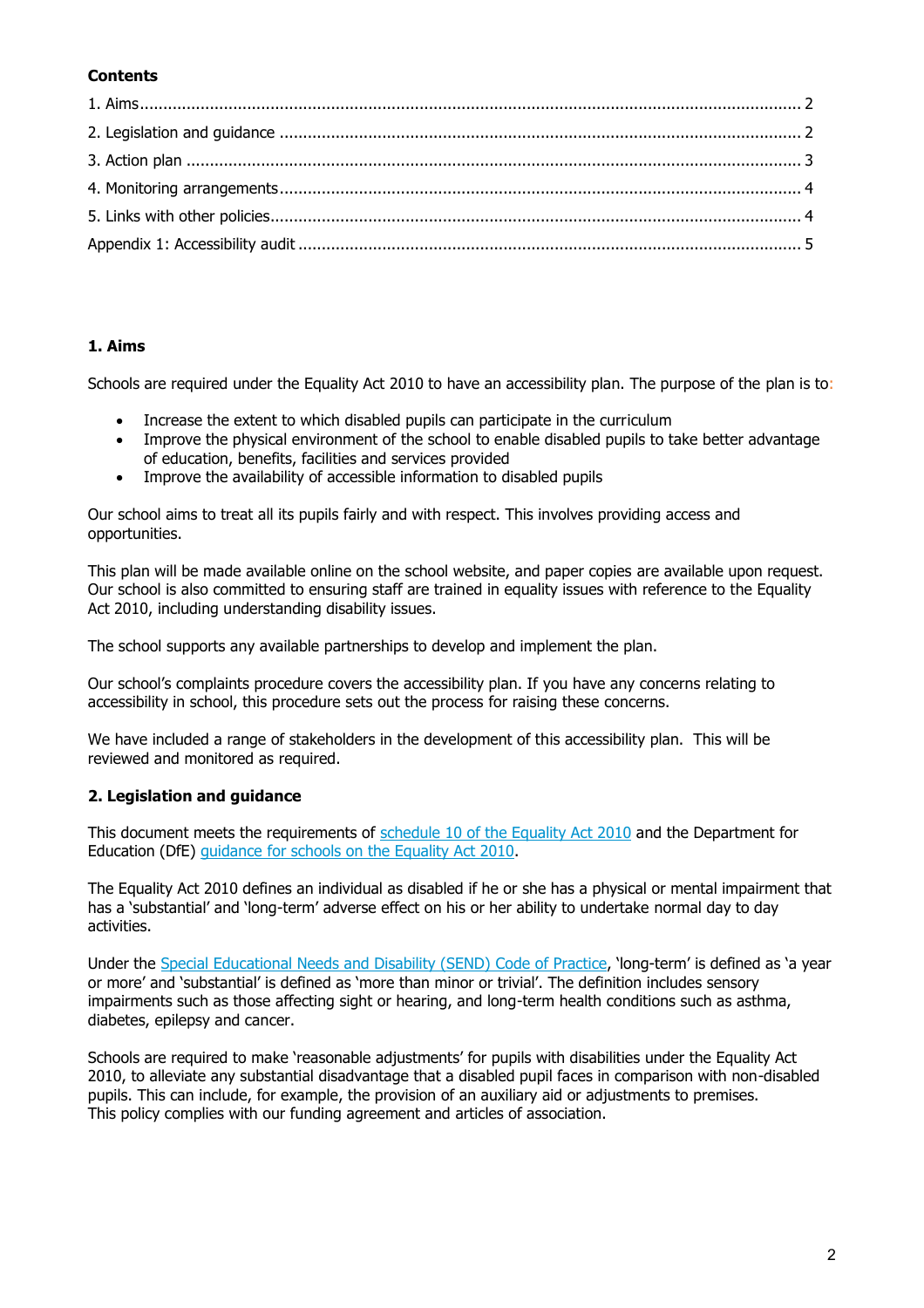## **3. Action plan**

This action plan sets out the aims of our accessibility plan in accordance with the Equality Act 2010.

The information set out in the column of 'current good practice' are examples to guide your own analysis of your current practice. They are not a thorough representation of good practice, and should be adapted to suit your school's context.

| <b>Aim</b>                                                                  | <b>Current good practice</b><br>Include established practice and practice under development                                                                                                                                                                                                                                                                                                                                     | <b>Objectives</b><br>State short,<br>medium and<br>long-term<br>objectives     | <b>Actions to be</b><br>taken                                                                                                                        | <b>Person</b><br>responsible                                                                                                                       | Date to<br>complete<br>actions by | <b>Success criteria</b>                                    |
|-----------------------------------------------------------------------------|---------------------------------------------------------------------------------------------------------------------------------------------------------------------------------------------------------------------------------------------------------------------------------------------------------------------------------------------------------------------------------------------------------------------------------|--------------------------------------------------------------------------------|------------------------------------------------------------------------------------------------------------------------------------------------------|----------------------------------------------------------------------------------------------------------------------------------------------------|-----------------------------------|------------------------------------------------------------|
| Increase access<br>to the<br>curriculum for<br>pupils with a<br>disability  | Our school offers a differentiated curriculum for all pupils.<br>We use resources tailored to the needs of pupils who require<br>support to access the curriculum.<br>Curriculum progress is tracked for all pupils, including those<br>with a disability.<br>Targets are set effectively and are appropriate for pupils with<br>additional needs.<br>The curriculum is reviewed to ensure it meets the needs of all<br>pupils. |                                                                                | On-going<br>review and<br>adaption of<br>resources to<br>meet needs                                                                                  | Assistant<br>Headteacher/SEND<br>CO as required                                                                                                    |                                   | Students have full<br>access to the<br>curriculum          |
| Improve and<br>maintain access<br>to the physical<br>environment            | The environment is adapted to the needs of pupils as<br>required.<br>This includes:<br>Ramps<br>$\bullet$<br>A lift to first floor<br>Corridor width<br>Disabled parking bays<br>Disabled toilets and changing facilities<br>We will have formal discussion with students/parents/carers<br>joining us with needs and try to address any issues within the<br>school Site that impact on access.                                | Ensure escape<br>routes are<br>accessible                                      | Ensure there<br>is an escape<br>plan from all<br>areas that is<br>accessible<br>Further EVAC<br>chair and<br>training for<br>staff to be<br>provided | <b>Estates Manager</b>                                                                                                                             | August 2020                       | Suitable escape<br>plans for all pupils<br>from all areas. |
| Improve the<br>delivery of<br>information to<br>pupils with a<br>disability | Our school will use a range of communication methods to<br>ensure information is accessible.<br>This includes:<br>Internal signage<br>$\bullet$<br>Large print resources<br><b>Braille</b><br>Induction loops<br>Pictorial or symbolic representations                                                                                                                                                                          | Ensure<br>provision of<br>appropriate<br>materials as<br>required by<br>pupils | Act on any<br>issues raised<br>asap                                                                                                                  | Appropriate staff<br>depending upon<br>resource required<br>e.g. Large Print<br>could be<br>Reprographics or<br>provision of large<br>print books? | As required                       | Pupils able to<br>access the site and<br>curriculum        |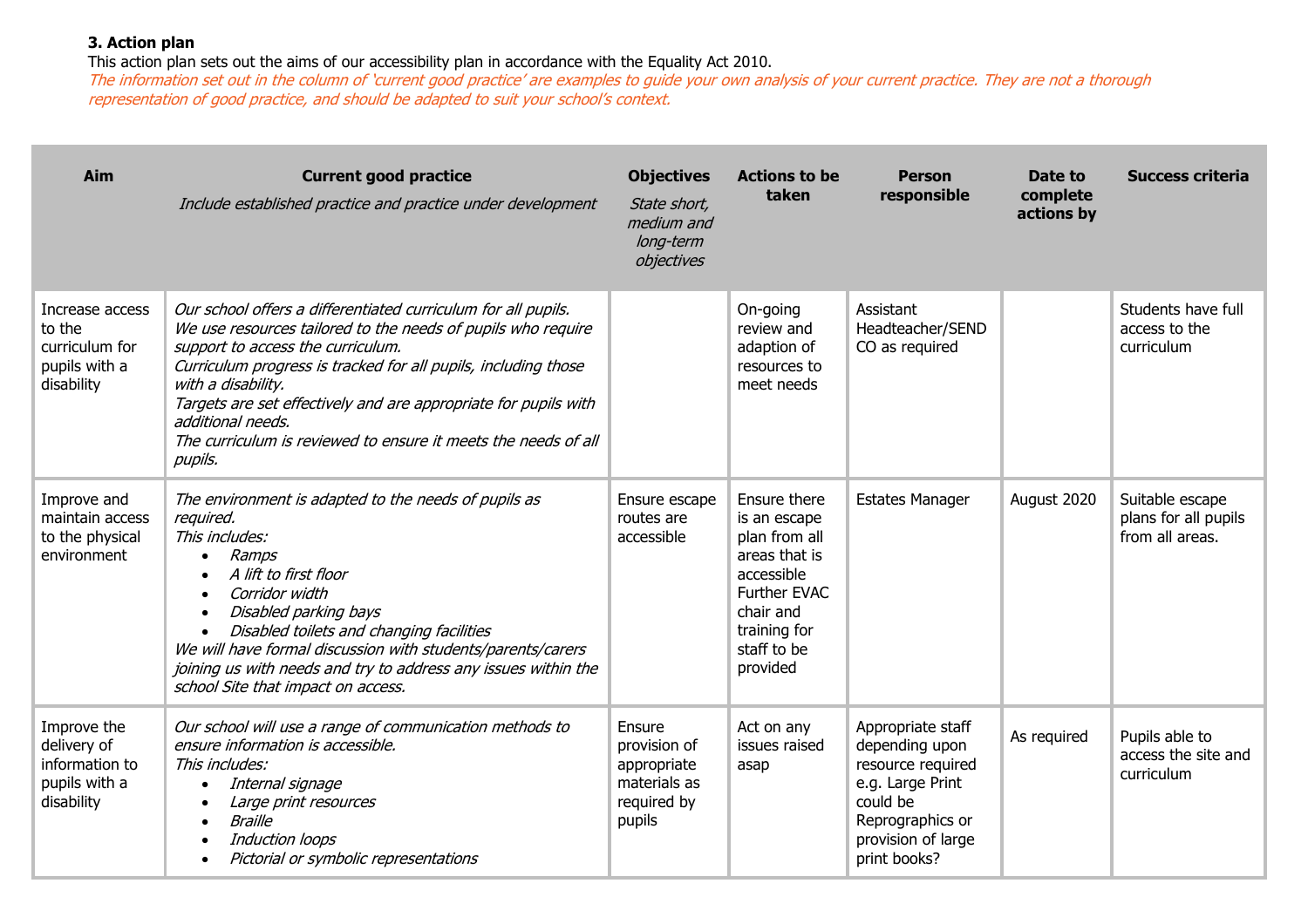## **4. Monitoring arrangements**

This document will be reviewed every **3** years, but will be reviewed and updated more frequently as necessary.

It will be approved by the Head of School.

#### **5. Links with other policies**

This accessibility plan is linked to the following policies and documents:

- Risk assessment policy
- Health and safety policy
- Equality information and objectives (public sector equality duty) statement for publication
- Special educational needs (SEN) information report
- Supporting pupils with medical conditions policy